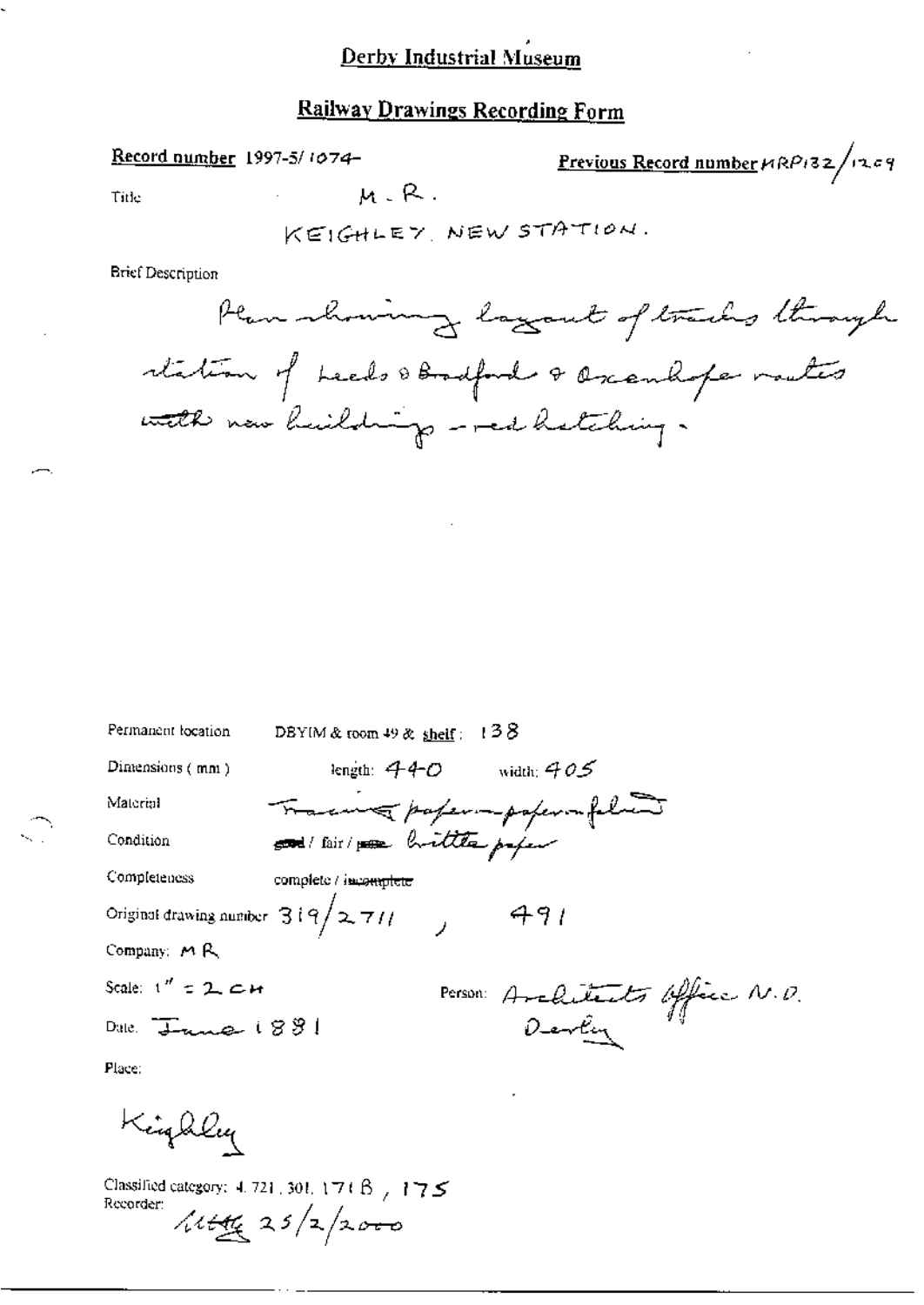### **Railway Drawings Recording Form**

Previous Record number  $\mu$ RP(32/97) Record number 1997-5/881.1 MIDLAND RAILWAY Title ADDITIONAL POWERS - SESSION 1882 KEIGHLEY WIDENING **Brief Description** Map showing the past of Keighley with escriting railway to rout of station and now Limites of Deviation boundaries for widening for 62 corons. West Reding of the County of Took Roate for authorized Holifox Thornton & Krighly DBYIM & room 49 & shelf:  $26$ Permanent location

Dimensions (mm)

length:  $760$  width:  $465$ 

Material

Condition

gental fair / peor-

Poper

Completeness

complete / incomplete

Original drawing number  $319/2710$ <br>Sheet 6.

Company: MR

Scale:  $1^h = 2$  c+17 m S

Person:

Date:

Place:

Keighlee

1882

Classified category: 4, 721, 301. 175 Recorder:  $\mu\mu$  17/9/1999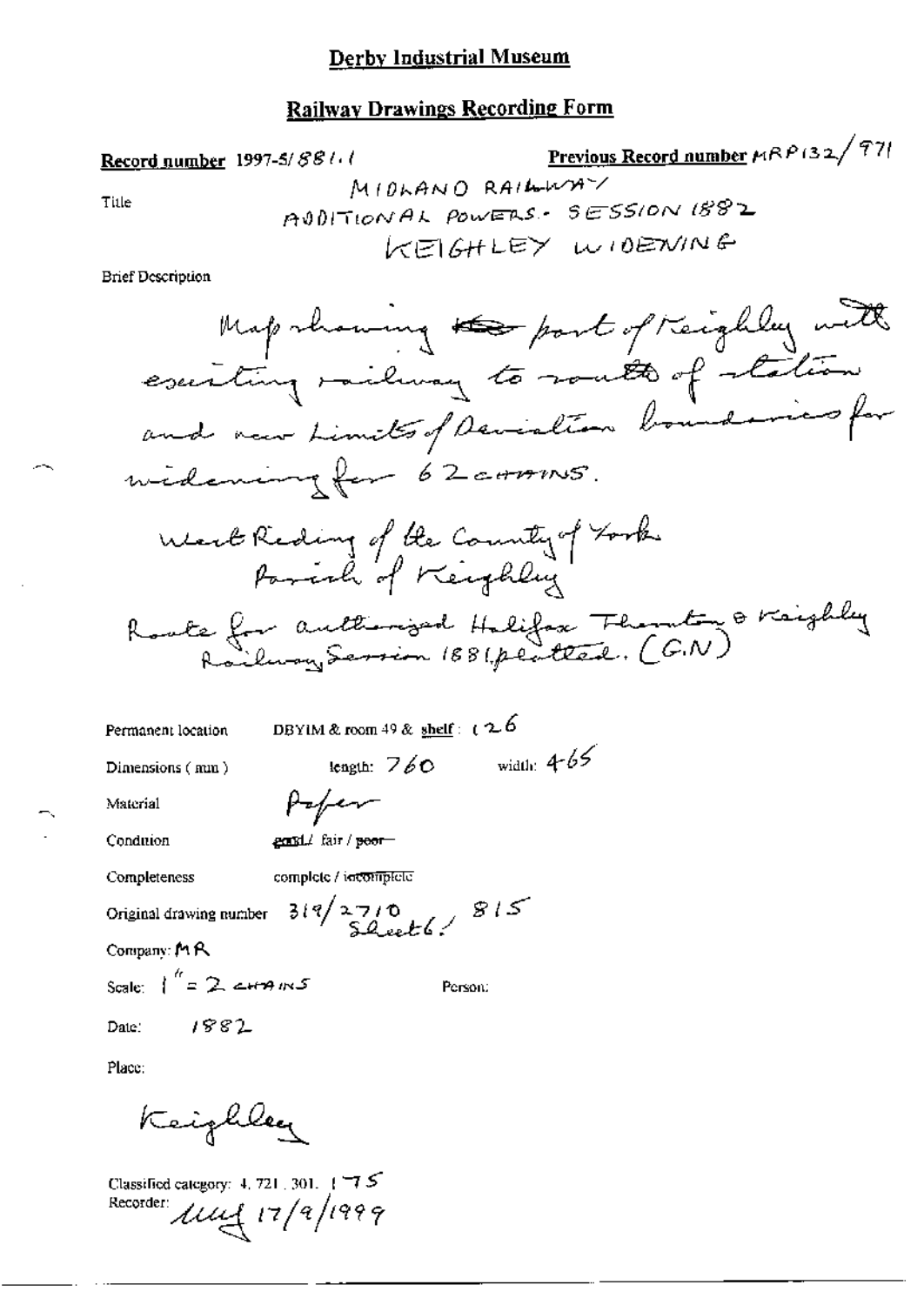### **Railway Drawings Recording Form**

### Record number 1997-5/ $215$

Previous Record number  $\mu$ RP132/246

Title

**Brief Description** 

Tracing showing river, dam, buildings and Bradford Road/Low Mill Lane. Chain line through mill besildings or alexandra Works / Reservance Foundry [ proposed route ?]

Permanent location

DBYIM & room 49 & shelf:  $66$ 

Dimensions (mm)

length:  $1060$  width: 670

Person;

Material Condition

Completeness

Fracing poper on folice good / <del>fair / pour</del>

 $615$ 

complete / incomplete --

Original drawing number

Company: MR

Scale:  $\ell'' = 30$  Ferg T

хΖ

Date: Nov 1877

Place: Keighley

Classified category: 4, 721, 301,  $\sqrt{25}$  ? Recorder: Utility 14.11.97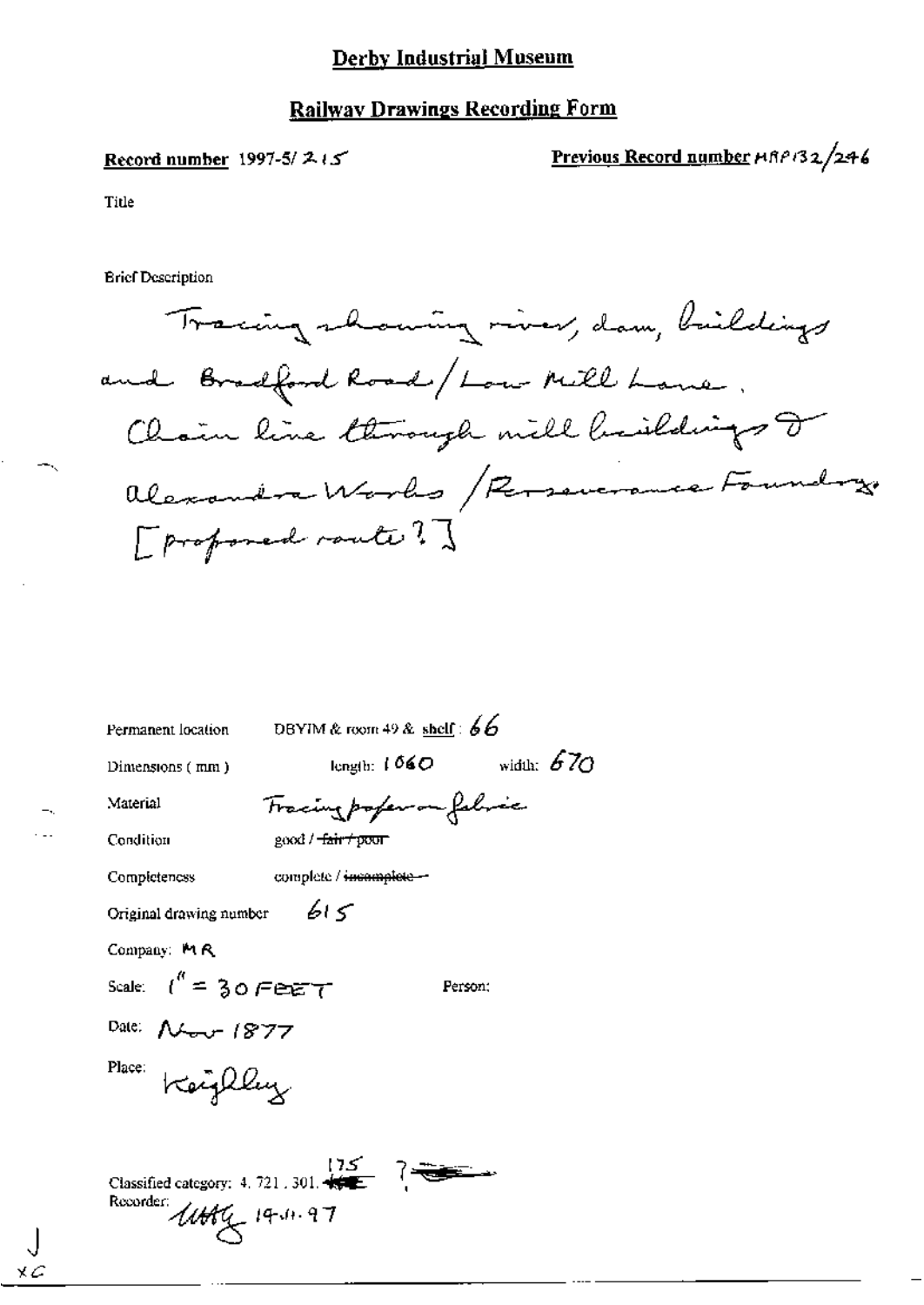# **Railway Drawings Recording Form**

Record number 1997-5/236

Previous Record number MRP132/267

Title

 $\sim$  .

**Brief Description** 



| Permanent location                                          | DBYIM & room 49 & shelf : $6\overline{7}$         |
|-------------------------------------------------------------|---------------------------------------------------|
| Dimensions (mm)                                             | width: $3.35$<br>length: $\int \delta \mathbf{S}$ |
| Material                                                    | Referentalmic                                     |
| Condition                                                   | good / f <del>air / poor "</del>                  |
| Completeness                                                | complete / inc <del>omplete</del>                 |
|                                                             | Original drawing number $2021/335$                |
| Company: $\mathsf{M}\mathsf{R}$                             |                                                   |
| Scale: HORIZ : l'" = ZMILE<br>Scale: verRT : l'" = 100 FEET | Person:                                           |
| Date: 14 August ?                                           |                                                   |
| Place:                                                      |                                                   |
|                                                             | Keighly to Oxenhope                               |
|                                                             |                                                   |
| Classified category: 4, 721, 301,                           | 1758174                                           |
| Recorder: <i>イル</i> 太く ユンハい9フ                               |                                                   |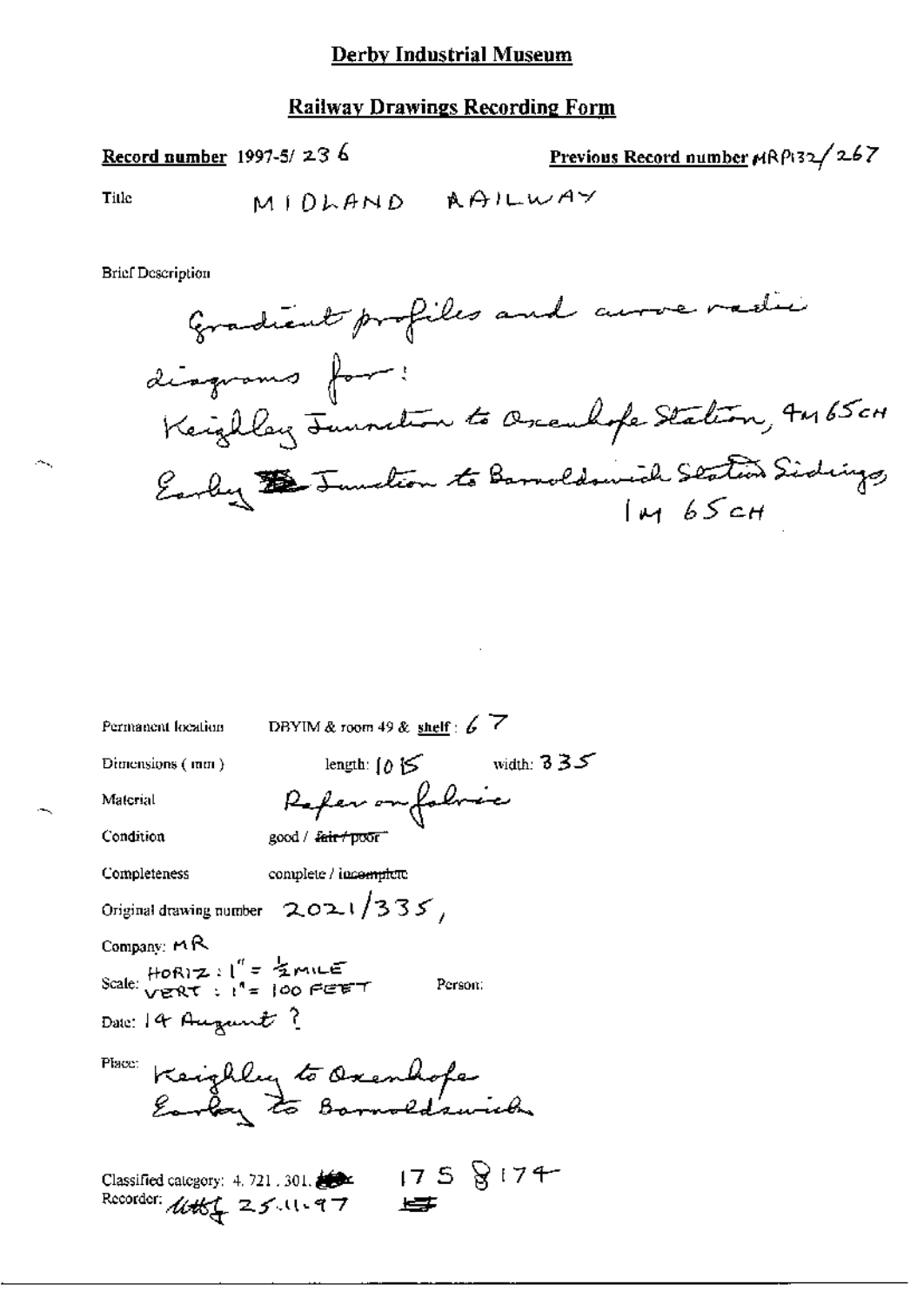### **Railway Drawings Recording Form**

Record number 1997-5/ $S\$ .

Previous Record number MRPi32/971

Title

**Brief Description** 



Permanent location

DBYIM & room 49 & shelf :  $12-6$ 

Dimensions (mm)

Material

Condition

poperon folice good / fair / poer-

Completeness complete / incomplete

Original drawing number  $319/2710$ 

Company:  $M$  $(2)$ 

Scale  $1^{k}$  = 2  $CHAINS$ 

Person:

longth:  $845$  width:  $475$ 

 $1882$ Date:

Place:

Keephley

Classified category: 4, 721, 301, 175 Recorder:  $1148$  17/9/1999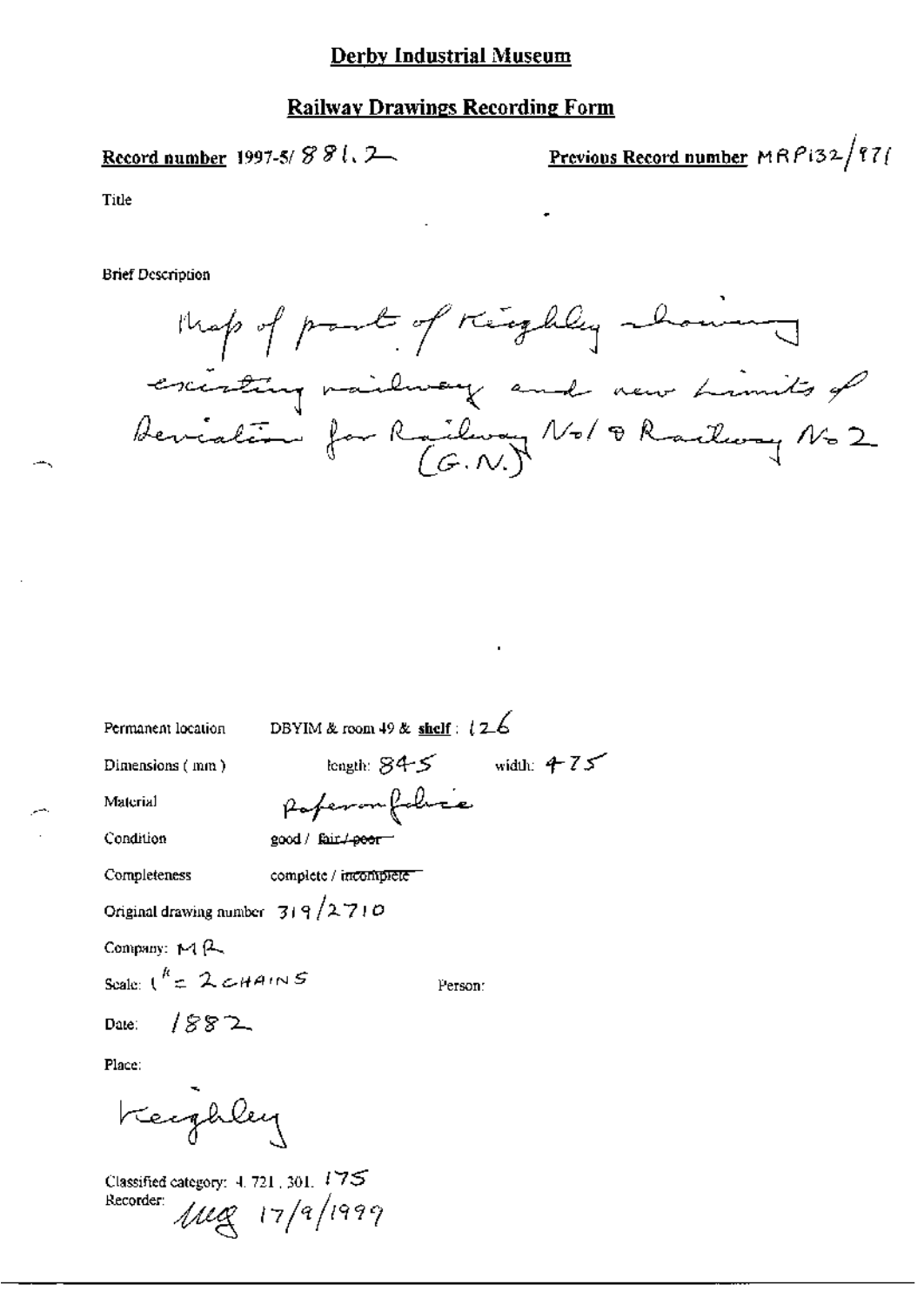# **Railway Drawings Recording Form**

Record number 1997-5/ 28.3 Previous Record number MRA32/317 Keighter and Worth Valley Rly Title INGROW **Brief Description** laning Indonesia Col  $\Omega \varphi$  $\triangle$ 

| Permanent location                                                                           | DBYIM & room 49 & shelf: $69$                                    |             |  |  |  |  |
|----------------------------------------------------------------------------------------------|------------------------------------------------------------------|-------------|--|--|--|--|
| Dimensions $(mn)$                                                                            | length: $420$ width: $405$                                       |             |  |  |  |  |
| Material                                                                                     | <i>Pafer on folose</i>                                           |             |  |  |  |  |
| Condition                                                                                    | good / fa <del>ir / poor</del>                                   |             |  |  |  |  |
| Completeness                                                                                 | complete / in <del>complete</del>                                |             |  |  |  |  |
|                                                                                              | Original drawing number $46 \times 10^{-7}$ , 35 <sup>-1</sup> ( |             |  |  |  |  |
| Company: $M \mathcal{R}$                                                                     |                                                                  |             |  |  |  |  |
| Scale: $\int_0^R \pm \int c \cdot A \cdot \Delta$                                            |                                                                  | Person: CJO |  |  |  |  |
| Date: $S = 4888$                                                                             |                                                                  |             |  |  |  |  |
| Place.<br>Ingro                                                                              |                                                                  |             |  |  |  |  |
| Classified category: $4.721$ , 301. $\cancel{\text{max}}$   7.5<br>Recorder:<br>4188, 7.1.48 |                                                                  |             |  |  |  |  |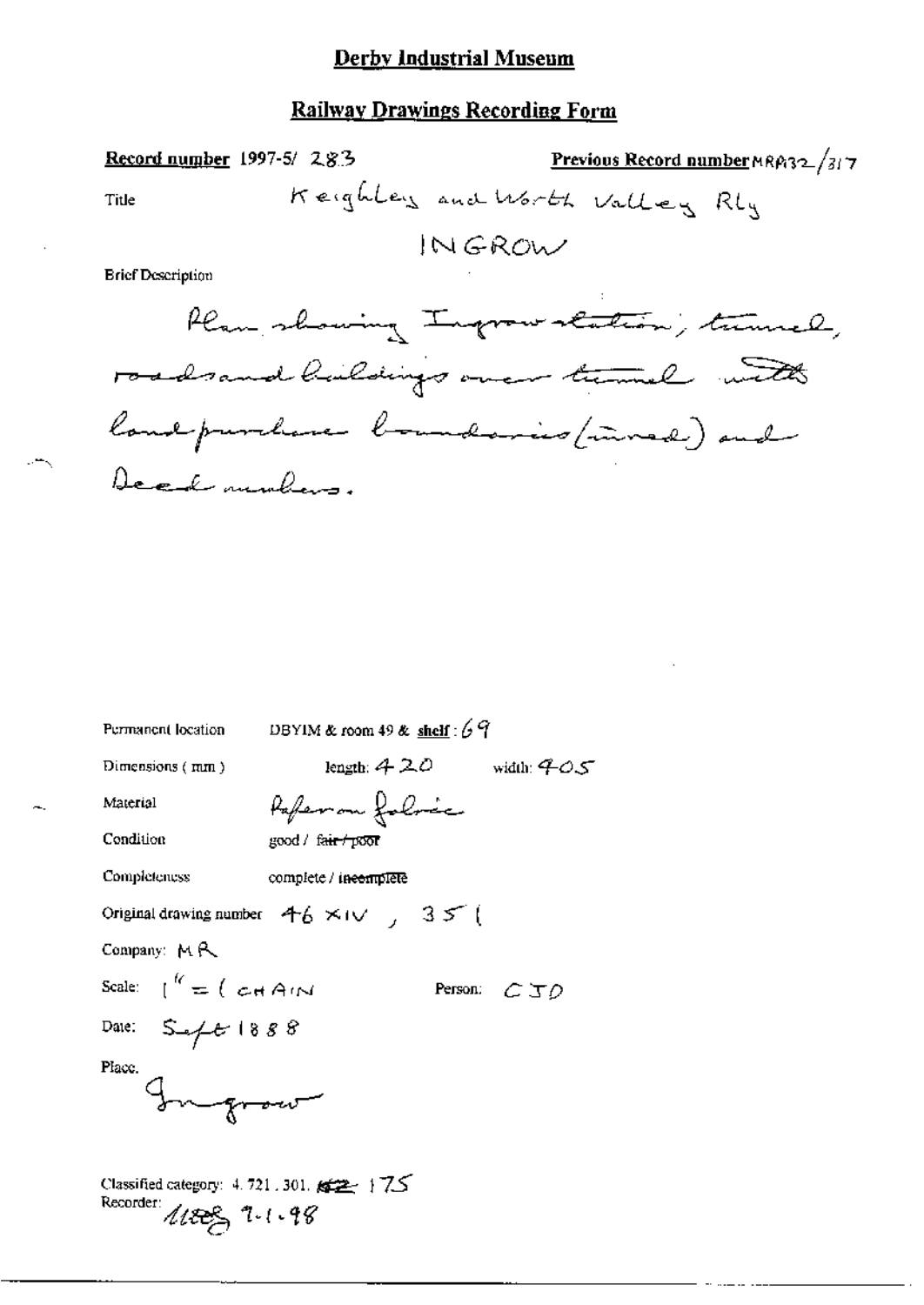# **Railway Drawings Recording Form**

Previous Record number MRP132/1180 Record number 1997-5/1105.7

$$
Table \t M, R, INGROW - BRIDGE Noll.
$$

**Brief Description** 

Permanent location

DBYIM & room 49 & shelf :  $14$ 

Dimensions (mm)

length:  $930$  width:  $610$ 

Material

Paper

complete / incomplete --

Condition

Completeness

good / 1217 poor

Original drawing number

Company, MR Scale:  $t'' = 4$   $\epsilon$   $\epsilon$   $\epsilon$   $\tau$ 

Dalc Sept 1903

Place:

Ingraw

Classified eategory: 4, 721, 301, 1725 Recorder Util 19/4/2000

Person:  $f = \bigcup f$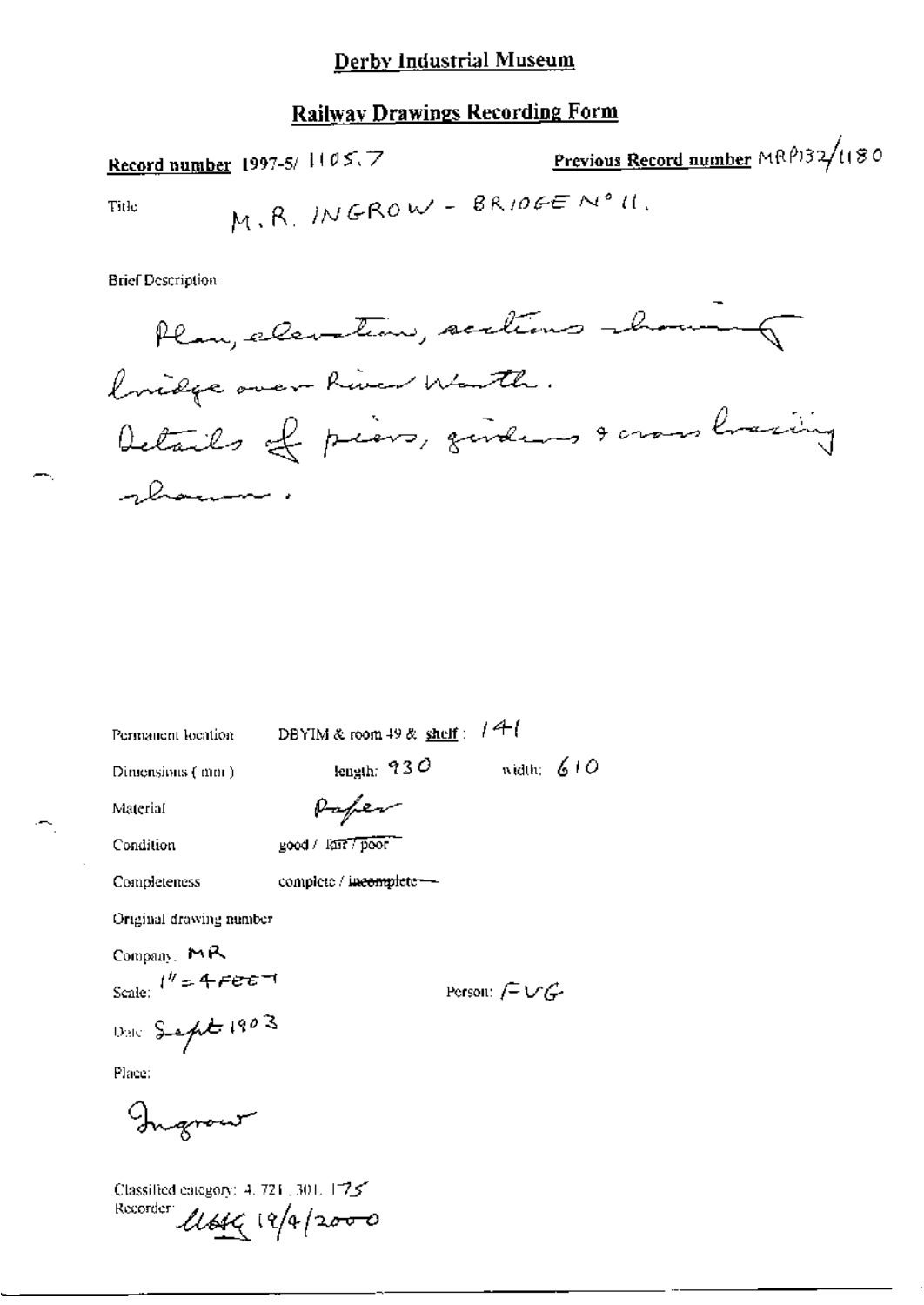## **Railway Drawings Recording Form**

Previous Record number 14 RP132/408 Record number 1997-5/ $832.1$  $M, R$ . OARWORTH DEVIATION  $1894$ 

**Brief Description** 

Title

DBYIM & room 49 & shelf :  $(0 + c)$ Permanent location length:  $1480$  width: 785 Dimensions (mm) Poperanfolice Material

Condition

Completeness

good / fair / poor

complete / incomplete

Å.

Original drawing number

Company: MR

Scale:  $\int_0^H = \int c H A H H$ 

Person:

 $, 825$ 

Date: Feb 1894

Place:

Ochworth

Classified category: 4, 721, 301, 175 Recorder  $\mu$  $\approx$  6/8/1999